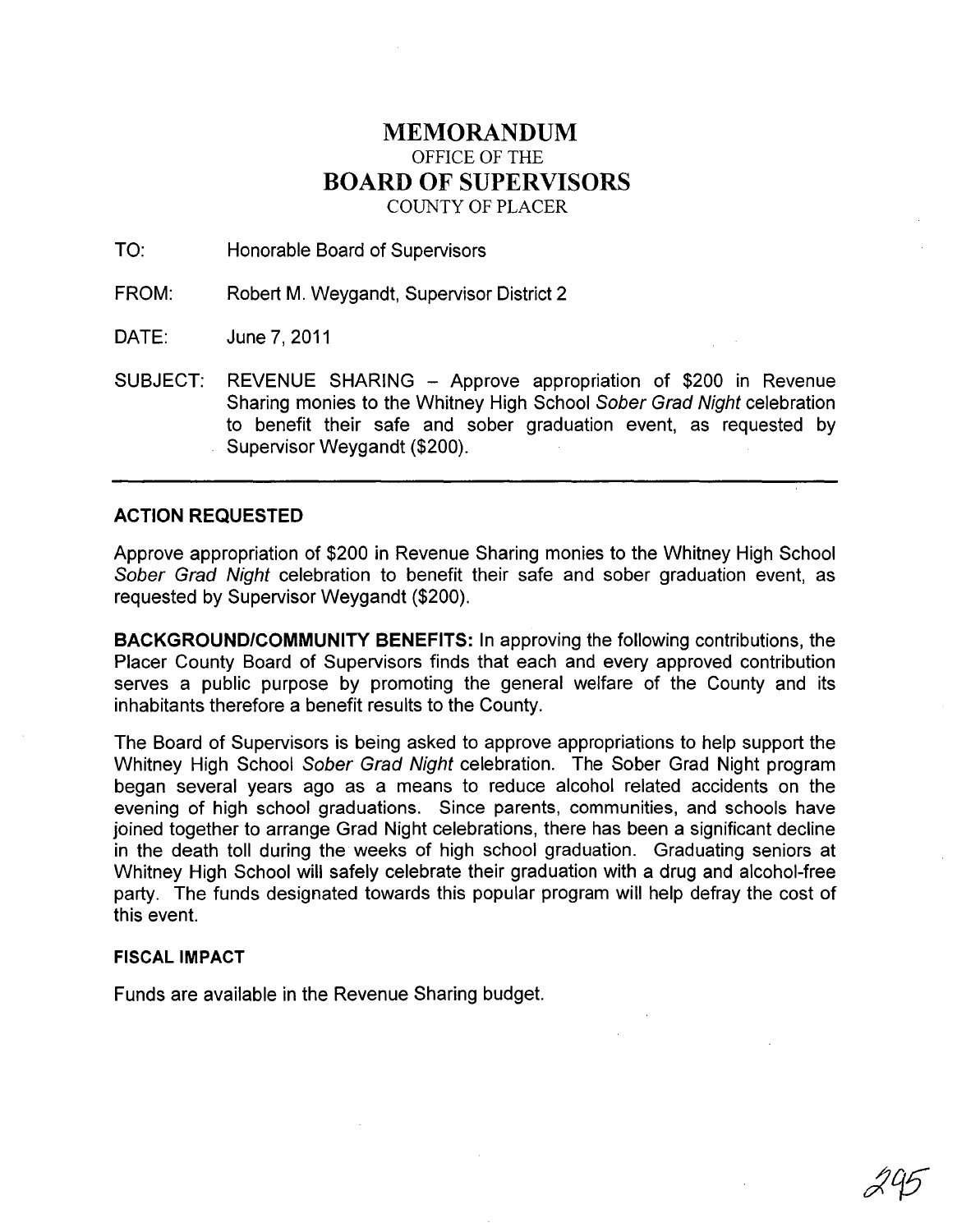

The Placer County Board of Supervisors has actively promoted revenue sharing funding as a means to provide financial support for local events, fundraising, programs, supplies, improvements, and equipment needed to help non-profit and community based organizations. In approving the revenue sharing contributions, the Placer County Board of.Supervisors finds that each and every approved contribution serves a public purpose by promoting the general welfare of the County and its inhabitants therefore a benefit results to the County.

Please complete, print and sign the application and include it with your letter of request.

| n: Whitney HS Sober Grad Night<br>C/o 6255 Hemlock Way<br>Rocklin CA 95677<br>Organization:<br>Address: | Email:        | Telephone: (916) 624 3696 Julie<br>Whspitcrew @yahoo.com |                                           |
|---------------------------------------------------------------------------------------------------------|---------------|----------------------------------------------------------|-------------------------------------------|
| Website:                                                                                                |               |                                                          |                                           |
|                                                                                                         |               |                                                          |                                           |
|                                                                                                         |               |                                                          |                                           |
| Briefly describe the community benefit the organization, event, program or project provides:            |               |                                                          |                                           |
| Suber Grad Night Celebration                                                                            |               |                                                          |                                           |
|                                                                                                         |               |                                                          |                                           |
|                                                                                                         |               |                                                          |                                           |
| Briefly describe how funding will be utilized by listing what items will be purchased:                  |               |                                                          |                                           |
| Prizes, Food, Decorations                                                                               |               |                                                          |                                           |
|                                                                                                         |               |                                                          |                                           |
| Has this organization received Revenue Sharing Funds in the past?                                       | <b>PO</b> Yes | $[O]$ No                                                 |                                           |
| If yes, specify year(s), event and amount:                                                              |               |                                                          |                                           |
| 2010 WHS Sober Grad Night \$                                                                            |               |                                                          |                                           |
| I swear under penalty of perjury that the information supplied herein is true and correct E             |               |                                                          |                                           |
|                                                                                                         |               |                                                          |                                           |
| <u>JUICHAVOOCK</u><br>APPLICANT'S SIGNATURE                                                             |               | $\frac{5-18-11}{\text{DATE}}$                            |                                           |
| Donations Chair                                                                                         |               |                                                          |                                           |
| <u>ഉത്തരങ്ങളെ സംസ്ഥാപം കൊപ്പിക്കുകയാണ് അ</u>                                                            |               |                                                          | ekar Karl Jesel në Fr <i>it</i> an dhënës |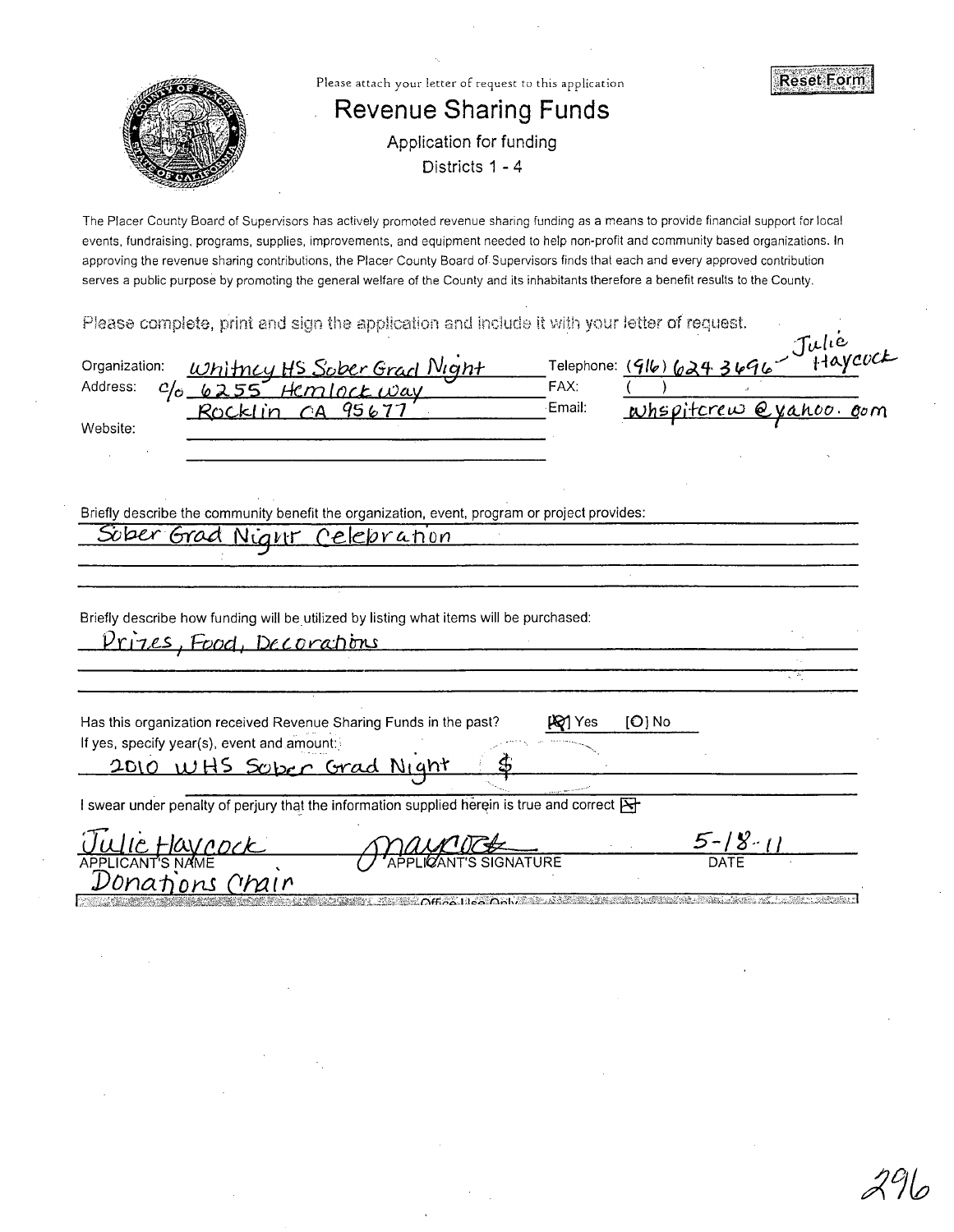## ... **Whitney High School Sober Grad Night 2011** . ..



Dear Placer County Board of Supervisors:

We're very excited to celebrate the fourth graduating class at Whitney High School! The parents are working together to provide our graduates with an exciting and safe Grad Night celebration. The event is being held on Thursday, June 2, 2011. We need your help to make this a memorable night for our students, and continue a wonderful tradition for Whitney High School.

,

Because this event is solely sponsored by the parents, we are looking to the community for your support. There are a number of ways you can help. We are in need of monetary donations, as well as goods and services for the event. In appreciation of your support, all sponsors will be recognized. For donations of goods or services, please contact me at the number below for pick-up information. Monetary donations can be mailed to the address below. Special recognition will be given to our Gold, Maroon, and Wildcat sponsors:

| Gold     | Maroon      | Wildcat<br>______ |
|----------|-------------|-------------------|
| $$1000+$ | \$500-\$999 | \$200-\$499       |

For monetary donations, please make your check payable to:

WHS Sober Grad Night c/o Julie Haycock 6140 Gardenia Court Rocklin CA 95765

The students and parents of Whitney High School Class of 2011 are grateful to you for helping make this the highlight of our senior year! Sincerely,

Julie Haycock

(916) 624-3696

WHS Sober Grad Night Committee

Tax **10** # 26-1924233

'National statistics indicate that more teenage alcohol-related accidents and fatalities occur on high school graduation night than at any other time of the year. Please help keep our grads safe!

**701 Wildcat Blvd. - Rocklin, California - 95765**